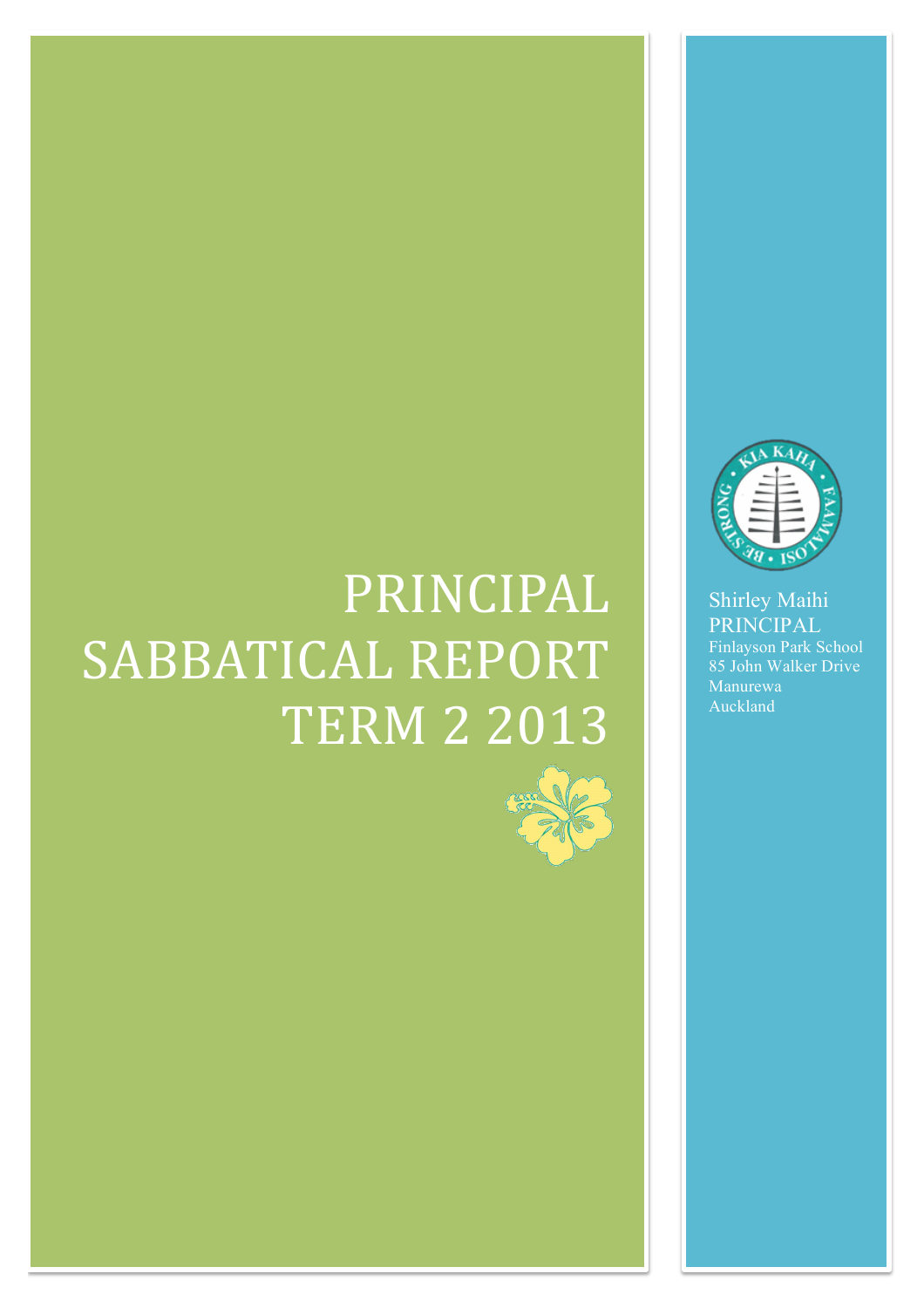# **PRINCIPAL SABBATICAL REPORT TERM 2 - 2013**

Shirley Maihi PRINCIPAL Finlayson Park School 85 John Walker Drive Manurewa Auckland Term 2 - 2013

# **TOPIC: Bilingual Education**

## **ACKNOWLEDGEMENT**

I wish to acknowledge and offer my thanks to those people who made my sabbatical study possible and productive:

- The Board of Trustees of Finlayson Park School for their generous support and willingness to allow me to apply for this my second sabbatical study.
- The Associate Principal and Deputy Principal who were willing to take on higher duties in my absence from school. I appreciate their expertise and professionalism.
- The Principals and staff of all the schools I visited in various areas of New Zealand. I really appreciated their willingness to share their philosophies and organisation to enable their students to benefit from learning through two languages.
- The Principals and staff of the bilingual schools I visited in Hawaii particularly the immersion school on the Big Island "Nawahi Ohio Kalani".
- My son Ricky for his expertise and support in upgrading and extending my website www.bilingualednz.co.nz

#### **PURPOSE**

My vision is to continue to develop my knowledge and promote Bilingual Education to enable teachers to teach more effectively and therefore enhance student achievement specifically for Maori and Pacific Island students.

To view educational systems /organisation in New Zealand schools to collate successful approaches, including successful assessment strategies/tools for gauging accurate data for bilingual learners.

To update my bilingual education website to share information and up to date research for the benefit of others who may be wanting to venture along the philosophy of Bilingual Education track.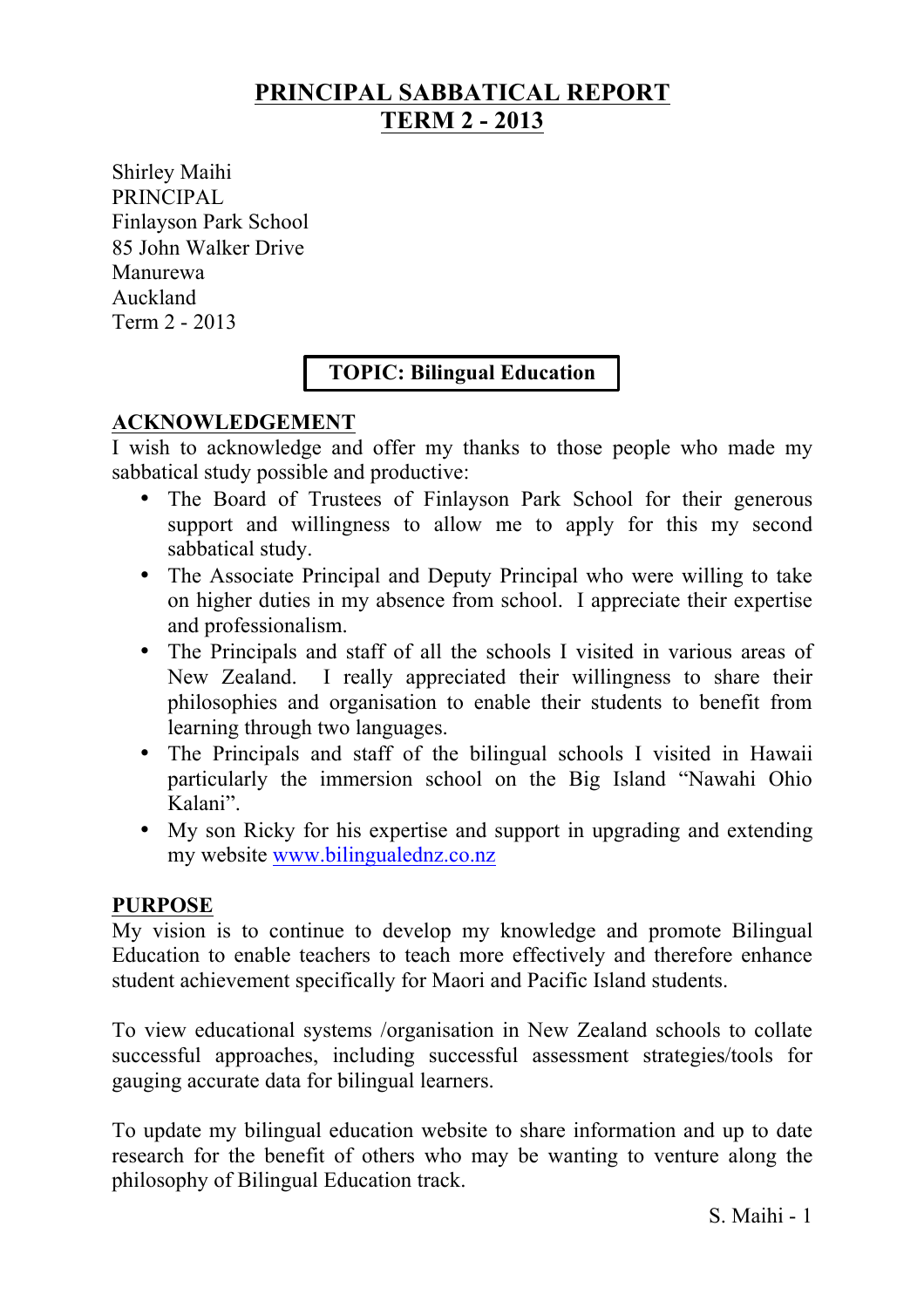# **BACKGROUND**

I have been the Principal of Finlayson Park School for 25Years. The roll has grown from 240 students to 950 during this time.

The ethnic breakdown today is:

|           | • Maori        | 53% |
|-----------|----------------|-----|
| $\bullet$ | Pacific Island | 33% |
|           | Other          | 14% |

Parents have requested pathways for learning through first language and our school has developed language learning units gradually since 1989 to accommodate this.

#### **First established in 1989 was:**

Total Immersion Maori - to cater for several Kohanga Reo in the Manurewa area (Te Huringa Rumaki Reo).

#### **Second established in 1996 was:**

Samoan Bilingual Unit (O Le Taiala - Immersion till Year 3 then 50:50 dual medium).

#### **Third established in 1998 was:**

Maori Bilingual Unit (Te Roopu Reo Rua 50:50 dual medium).

#### **Fourth established in 2010 was:**

Tongan Bilingual Unit (Sia Mo'ui 50:50 dual medium).

English medium is also available in our school.

Our school has been at the forefront of Bilingual Education in New Zealand with all staff committed to University study to strengthen pedagogy regardless of where in the school they are teaching.

#### **METHODOLOGY**

These were the key areas of process for sabbatical study -

- Attended several indigenous language research conferences
	- o Hawaii
	- o Waikato
- Meetings with notable Bilingual Educators
- Attended Australian Adult Learners Conference Wellington
- Visited schools on Big Island Hawaii, Wellington, Auckland, Christchurch and Hamilton.
- Survey sent to 300 schools across New Zealand, thought to have had Bilingual units. (Survey Monkey)
- Interviews with several Principals with Immersion or bilingual units.
- Ouestions included: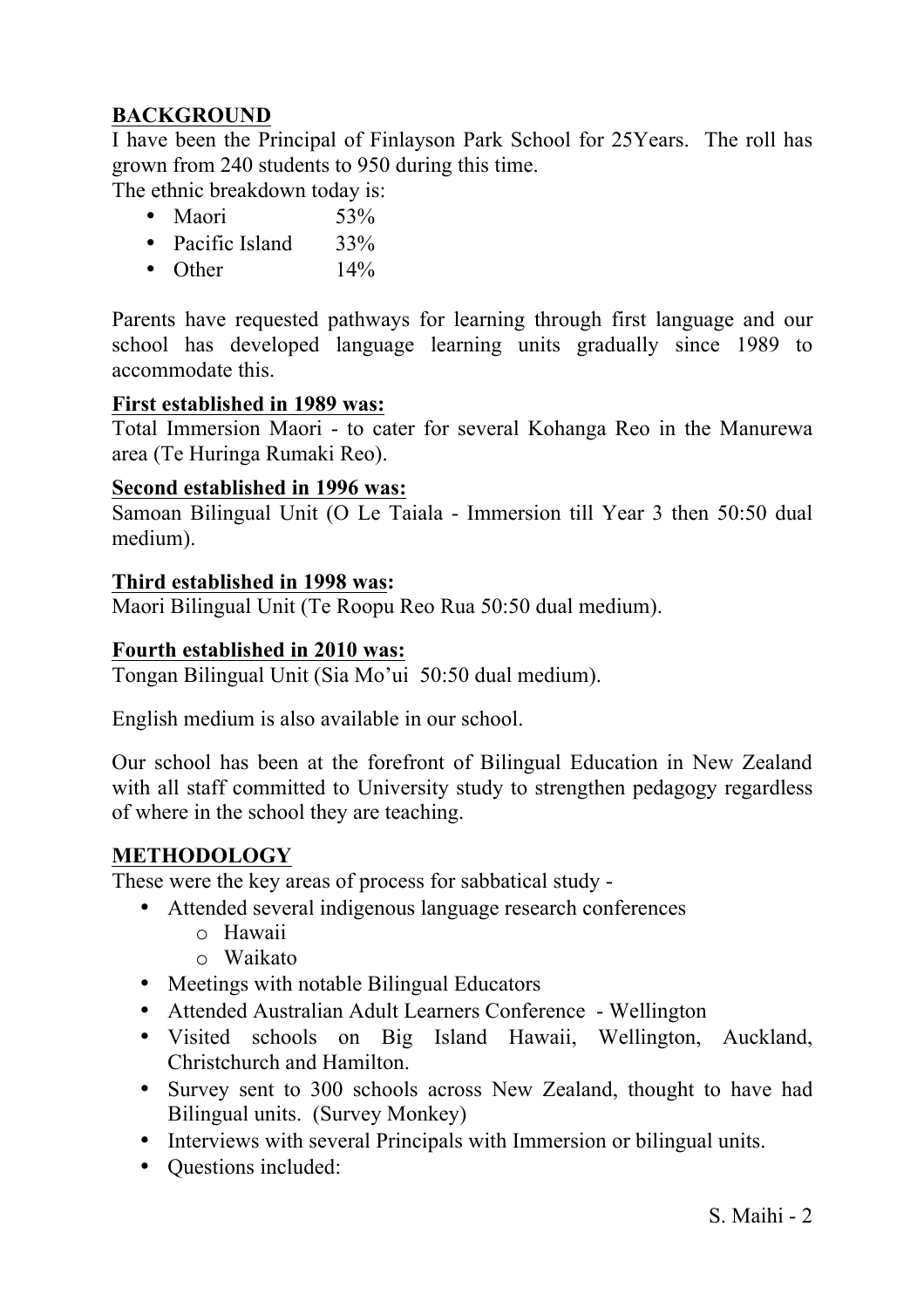- o Why have you set up a bilingual unit?
- o What is your pedagogy or depth of knowledge of bilingual education?
- o How did you gain this?
- o What tools are used for assessment in that language?
- o Parent engagement / expectation of school and of parents?

# **FINDINGS FROM NZ SCHOOLS (SURVEY MONKEY)**

The purpose was to ascertain the number of Immersion or Bilingual units in New Zealand, and to establish a list of proven assessment tools and to gain knowledge of the language models they are using.

# **SPECIFIC KEY QUESTIONS FOR SURVEY STUDY**

- Does your school promote bilingual education?
- If so, what is the model of delivery in the two languages?
- What language is being nurtured?
- What assessment tools are being used to gauge achievement in the first language?

## **SURVEY RESULTS**

#### **Raw Data**

300 schools surveyed through Survey Monkey 53 responses 30 responses - Nil Units

## **Do you have a Bilingual Unit in your school?**

 $\div$  23% responded with Bilingual Units

## **List the languages:**

- Maori • Samoan
- Tongan French
- NB: Some replies said they were still consulting their community to possibly start next year.

## **Does your unit teach this language through the curriculum?**

• 83% Yes

## **What is the model of delivery?**

• All models from 50:50 to 100% immersion. 50% though said their unit was only language enrichment.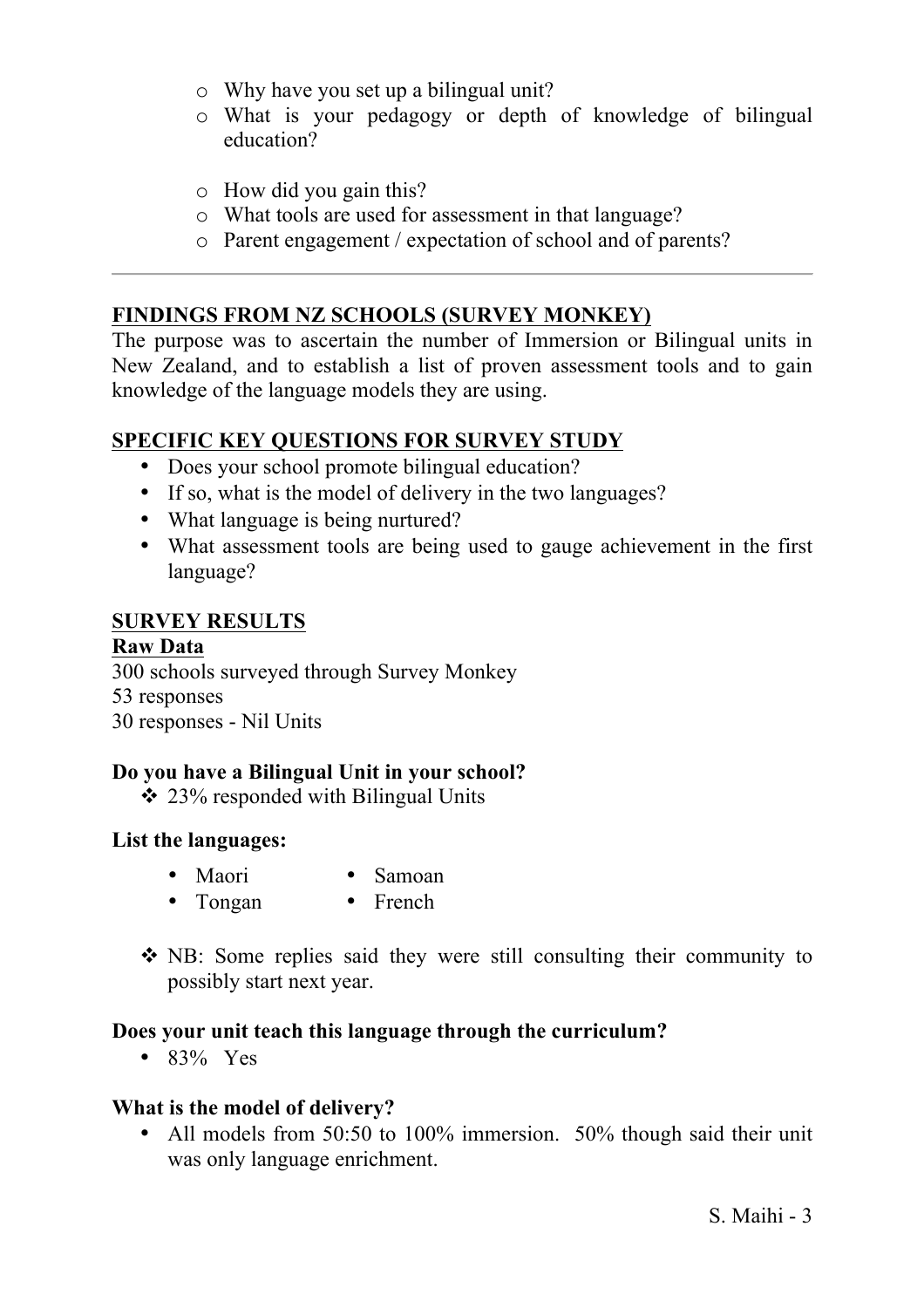- **Length of time in operation?**
- 7 more than 10 years
- $3$  5-10 years
- $\bullet$  3 1-4 years

## **What assessment tools are you using for Te Reo Maori?**

- GLOSS (Maori)
- Te Reo Matatini
- Kia Tere Tonu (3 levels)
- Haurapa (PROBE)
- AKA
- Hopukina (oral retelling)
- Hopukina Pangarau (Math literacy)
- AsTTle
- Pukete Panui / Panui Haere (RR)
- Nga Whanaketanga (transitioning)
- Matai Matatipu
- Poutama Tau
- OTJ's
- Nga kete korero
- Developing own progressions

## **If you have higher than 50% Reo are you listing data against National Standards or Whanaketanga?**

- 6% Whanaketanga
- 4% National Standards

## **Have you been able to access good PD in Whanaketanga Pangarau / Reo?**

- $42\%$  Yes
- $42\%$  No
- 16% No Comment

## **What institute assisted with this PD?**

- Te Manatu Matauranga o Tuhoe
- Ka Puia Reo
- Te Whare Wananga o Waikato
- Te Whare Wananga o Awanuiarangi
- Kia Atamai R Hata
- He Aro Ako i te reo Matatini
- Core Ed TM
- Nga Taumatua C Rau
- University of Auckland Pangarau / Poutama Tau T Trinnick

## **What Reo Maori resources have been worthwhile?**

- All Ministry of Education resources
- Professional Learning Development from wherever it can be sourced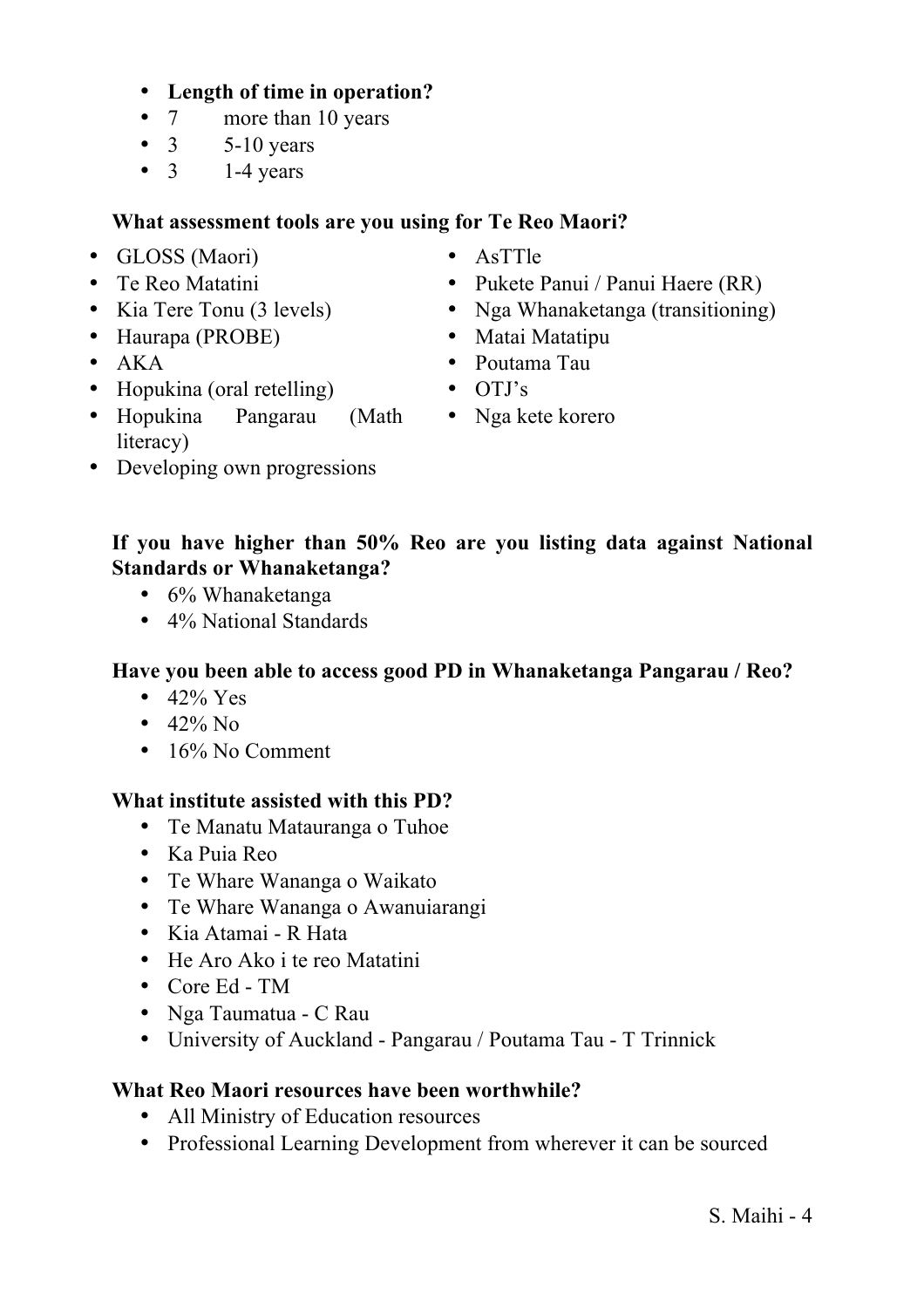#### **Pasifika Units - What assessment tools are you using?**

- Assessments translated for JAM/GLOSS, writing criteria
- Own kits as lack of resources available in the target language.
- Anofale 'A' and 'E' Samoan Comprehension /Vocab tool
- Observation of Students using the language in and out of the classroom

## **What training expectations do you have for Pasifika Teachers in Units?**

- Networking with other units
- Sharing good practice
- Undertaking Bilingual Education University papers (1 or 2)
- TESSOL

#### **What has been successful for up-skilling parents in the benefits of Bilingual Education?**

- Whanau Hui
- University of Auckland Language Educators
- Community Evenings / Data shown
- Regular Newsletter snippets
- Whanaketanga introductory statements are excellent to share
- Radio Channels advertising Tongan / Samoan

# **OUTCOMES OF SURVEYS**

- Very few bilingual units nationally by responses, however Ministry of Education data from Roll Returns should be able to be collated and issued to all schools who have such a unit. This would be extremely helpful for collegial support.
- Bilingual Units vary in intensity and processes
- Many units are not using the few normed assessments that are available
- A wide variation of Leadership expectations for staff and students
- Professional Learning Development has not been consistent across the motu.
- Dependence on resources provided by Ministry of Education
- Most of these Bilingual Units nationally are Reo Maori. Pasifika bilingual units are mostly in Auckland.
- A total of 10 Pasifika units with the same philosophical backgrounds and implementation strategies are working as a strong learning and support cluster in Auckland (Auckland Samoan Bilingual Education Cluster). 4 other Pasifika units appear to be operating on various models with parent approval and engagement.
- Sessions with Kaiarahi Reo
- One to one parent conversations
- Principal monthly forum
- Celebrating data successes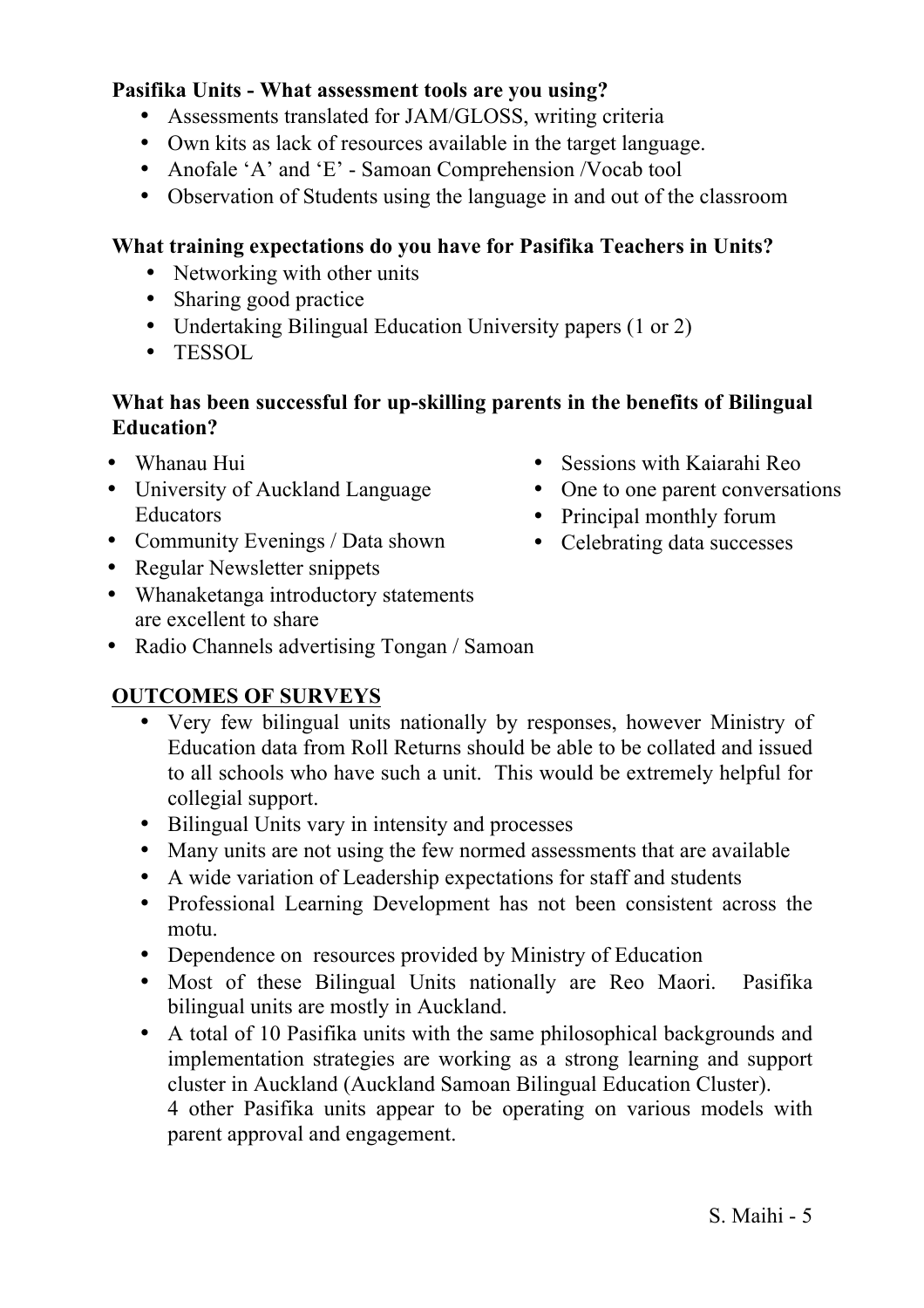• Very wide pedagogical approaches to bilingual education in our state schools. Many are only an extension of English medium and seem not to have their own kaupapa or culturally based approaches sanctioned by the community they serve.

# **TE REO MAORI ASSESSMENT TOOLS**

Nga Whanaketanga Reo and Pangarau are only starting to be used in 50:50 and Immersion units. It was established that very little guidance and support has been given to implement these documents. Most schools who have begun using them have mainly done in-house professional development. Some have had intermittent facilitation in Whanaketanga Pangarau and less in Whanaketanga Reo.

The following were being used to varying degrees but the tools themselves have proved to be a good benchmarking tool

- 1. Nga Kete Korero Individual Prose Inventories
- 2. Ite Rearea Fluency at higher levels
- 3. AKA 5.1's
- 4. He Matai Matatipu -6 year net
- 5. Writing units have devised their own indicators and mostly based on English version.
- 6. Nga Rauemi Aromatawai Reo A- Waha (Oracy)
- 7. Maori Language Proficiency in Writing. "Kaiaka Reo" Year 8 Writing Test - Catherine Edmonds

## **Literature Reviews**

There are several good New Zealand literature documents available to extend and embed bilingual pedagogy. Many of the principles involved in these documents are reflected in recent Education Review Office (also see Bibliography) these are:

- Research Based Pedagogies for Bilingual/Immersion Education (a paper presented to The Plurilingual School in the communities of the Pacific Interaction Seminar - Nouvelle Calendonia Oct 2010) - John McCaffery Faculty of Education - University of Auckland.
- "Foundations of Literacy" (Baker, 2000) and "A parent's guide to bilingual education (Baker, 2007) are an excellent resource for pedagogical knowledge as a starting point for learning.
- Languages in Aotearoa NZ (2013) The Royal Society of New Zealand
- ERO (2012) Improving Education outcomes for Pacific learners.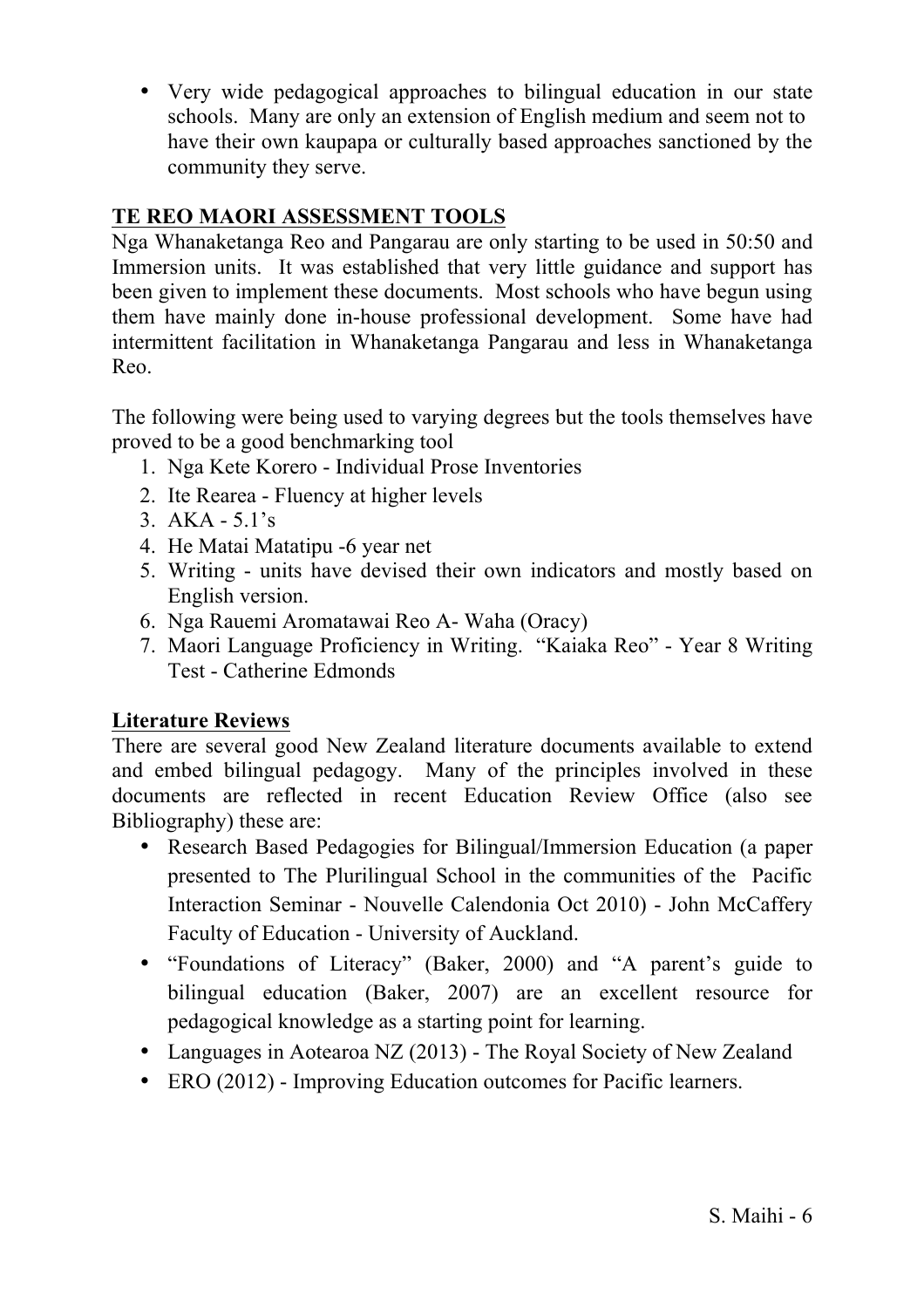• May S, Hill R (2005) - Bilingual Education in Aotearoa New Zealand -At the Crossroad.

Latterly the Maori Achievement Strategy 2013-2016 "Kahikitia" and the Pasifika Achievement Strategy 2013-2016 along with Tataiako, Ministry of

Education 2012 gives a starting place to embed cultural values, whanau expectations and cultural learning styles into bilingual education pedagogy.

# **FINDINGS**

# **A. Successful\*Bilingual\*Units\*in\*State\*Schools**

*The following aspects were noted in all successful Bilingual Educations Units.*

- 1. The most noticeable criteria for successful bilingual units is leadership from the top. The Principal must be leading in all areas
	- Pedagogy of two language learning
	- Knowledge of bilingual curriculum documents
	- Willingness to undertake University Study in Bilingual Education
	- Grow knowledge of cultural backgrounds
	- understand where "students come from and their home cultural beliefs and routines.
	- Develop practices through a bilingual lens.
- 2. Quality Teachers fluent readers or writers in the two languages is paramount (Baker, Foundations of Bilingual Education and Bilingualism (4th Ed), 2006). Professional development targeted to the units needs and level of development of the Teachers.
- 3. Units who can have autonomy to approach planning and curriculum coverage from "Maori World View". This means units who work as a team with all levels within that team - not spread across the school into other English medium year levels for planning etc.
- 4. Teachers, who have autonomy to plan, think and speak in the targeted language. This quickly extends a teacher's academic language knowledge (not a translated English medium curriculum (Baker, Foundations of Bilingual Education and Bilingualism (4th Ed), 2006) (Garcia, 2009).
- 5. Schools Board of Trustees that assisted staff in a monetary way to complete at least one Bilingual Education University paper.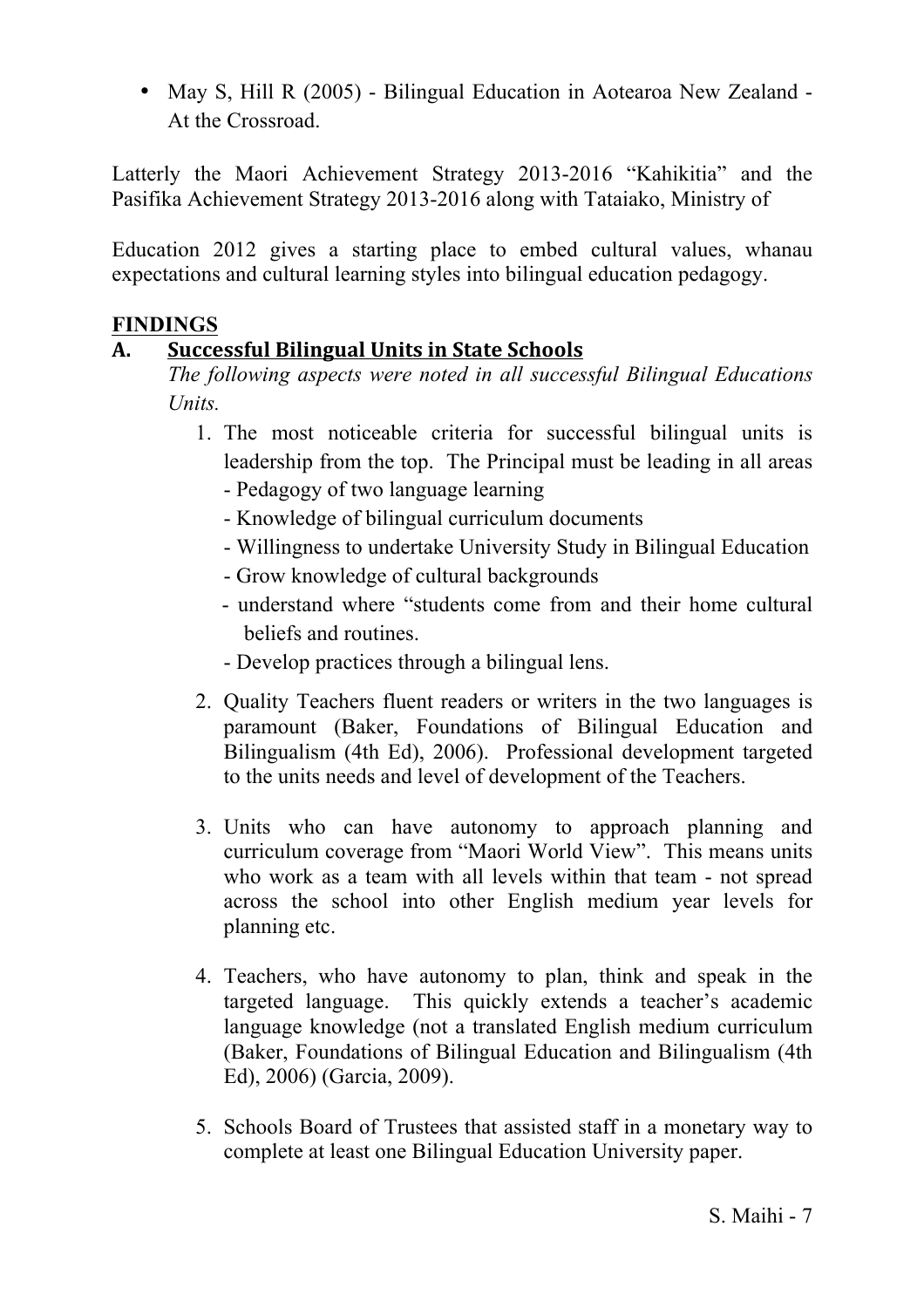- 6. Units where parents were encouraged to be part of their child's learning. Where an environment of inclusion, parents and students voice were valued and expected.
- 7. Units where the whole school (all staff) understood and shared in the philosophy of the approach.
- 8. Literacy being taught in both languages from Year 1 (Thomas & Collier, 1997) (Hakuta, Butler, & Witt, 2000) (Cummins, Language, Power and Pedagogy - Bilingual Children in the Crossfire, 2000) (Cummins, 2007, pp. 221-204)
- 9. Units where the language is the medium of instruction and taught as well (Baker, Foundations of Bilingual Education and Bilingualism (4th Ed), 2006) (Cummins, 2000) (Cummins, 2007)

# **FINDINGS**

## B. **Visits to Schools in New Zealand**

Principals I spoke to all reiterated the difficulty recruiting quality experienced teachers fluent in Te Reo Maori. Many units were staffed with Provisionally Registered Teachers who have the language but needed experienced guidance for their training. Several of these schools had used experience Tutor Teachers who did not have a cultural depth of knowledge. There lies a huge miss match for these young teachers trying to develop their bilingual education philosophy and approaches. To be able to plan suitable programmes in Te Ao Maori (The World of Maori) but being expected to provide outcomes as an English medium teacher.

All state schools visited in the NZ setting had Pakeha Principals (except for one) and these Principals must be congratulated for trying to fulfil their community needs or requests. However specific professional development is not available to assist these Principals in growing their Te Reo Bilingual units into highly successful places for meeting the explicit needs of the heritage language. Learning outcomes are for preparing these students as confident individuals who are able to access two worlds of knowledge.

Professional development programmes would also broaden knowledge that bilingual learning needs to be a process from birth but if this has not been nurtured by the whanau (for a variety of reasons) then schools must provide bilingual learning at least from age 5 to 13 (8 years of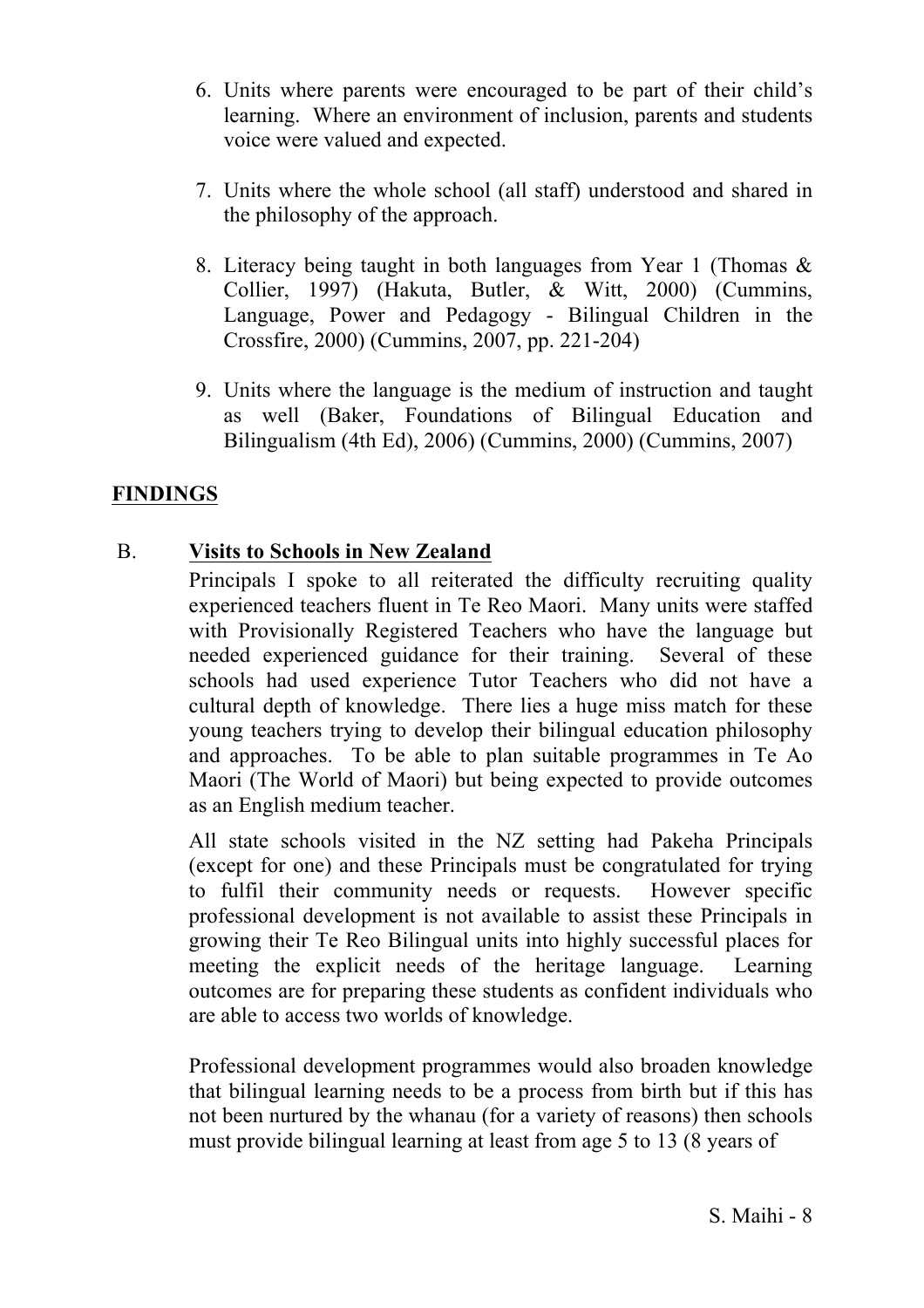Primary schooling). However research in the "Nga Moemoea" project (Waikato University) has shown that "Reo in the Home" must happen first, for any level of sustainability to occur.

#### **Schools in Hawaii**

## **O Ka 'Olelo Ke Ka'a O Ka Mauli - Our Language Binds Us to our Culture - Hilo, Hawaii**

Hawaii have a few schools endeavouring to nurture and grow their language (based on the NZ model of Kohanga Reo) and Immersion Schools). Only one "Nawahi Ohio Kalani" in Hilo, - The Big Island, Hawaii has Early Childhood Education through to Secondary, and these are based on the same site (approx. 90 students in the school and 20 in pre-school). They do want to grow but only with students born and grown there (bottom up). Their Philosophy of bilingual learning is one hour per day in English and when this happens the students wear a hat in the classroom to signify "English only spoken".

The struggles for quality teachers who have fluency in the Hawaiian language is similar to New Zealand's in Maori medium. Also the Federal Government's requirements to teach and test specific curriculum in English is impacting on cultural teaching time, although the Hawaiian language has been recognised by the Federal Government of the United States (1990) as a right for Hawaiians to preserve, use and support their indigenous language. All Airport notices are in Hawaiian first, then English. Shop signs similarly. The number of Hawaiian speakers grows steadily in homes and schools.

#### **University of Hawaii at Hilo - Ka Haka Ula o Ke'elikolani**

This University provides an indigenous teacher education programme "Kahua Waiola".

The programme provides training in 3 sections:

- Hawaiian language medium schools
- Hawaiian language and Culture programme in English medium schools
- Schools serving students with strong Hawaiian cultural backgrounds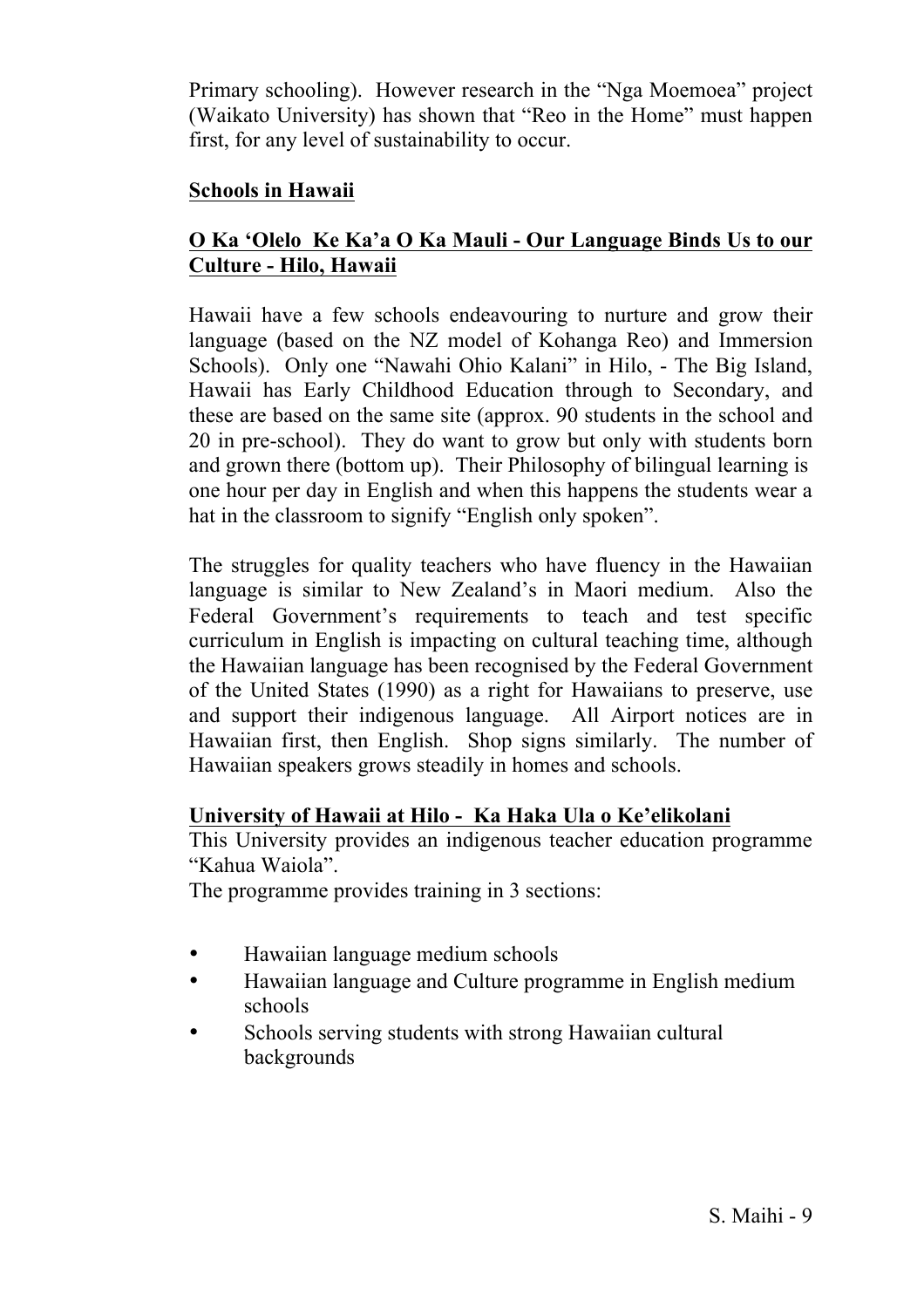## **CONCLUSION**

- Based on the information gathered through this study period there are fundamental learnings that we as leaders in schools must undertake to enable Bilingual Units to function in a way that follows rich research knowledge to ensure that students gain the highest achievement academically that they can and that suitable outcomes for life in both worlds is accomplished for our students. Bilingual models must be planned and implemented with secure researched bilingual pedagogy so that students will be biliterate and culturally strong in both worlds of knowledge in 10-13 years of being educated bilingually.
- Parents have a huge part to play in their child's bilingual journey and they must realise that the first language / heritage language must be used in the home also. This will ensure the embedding of that language and give the child a stronger sense of pride in who they are when they see it modelled by their parents as well as their teachers.
- Professional development in bilingual learning processes and the pedagogy behind these are an essential part of any successful establishment of a Bilingual Education Unit within a school. This should be provided for Principals, teachers and parents so all can "paddle the waka in the same direction".
- Assessment resources that have been produced for Maori Education need to be more easily accessible with professional support readily available. They also need to be informed to schools with bilingual and immersion units as not all of these schools receive copies or notification of new resources.
- *Thank you to the Ministry of Education for my selection to enable me to do this Sabbatical Study.*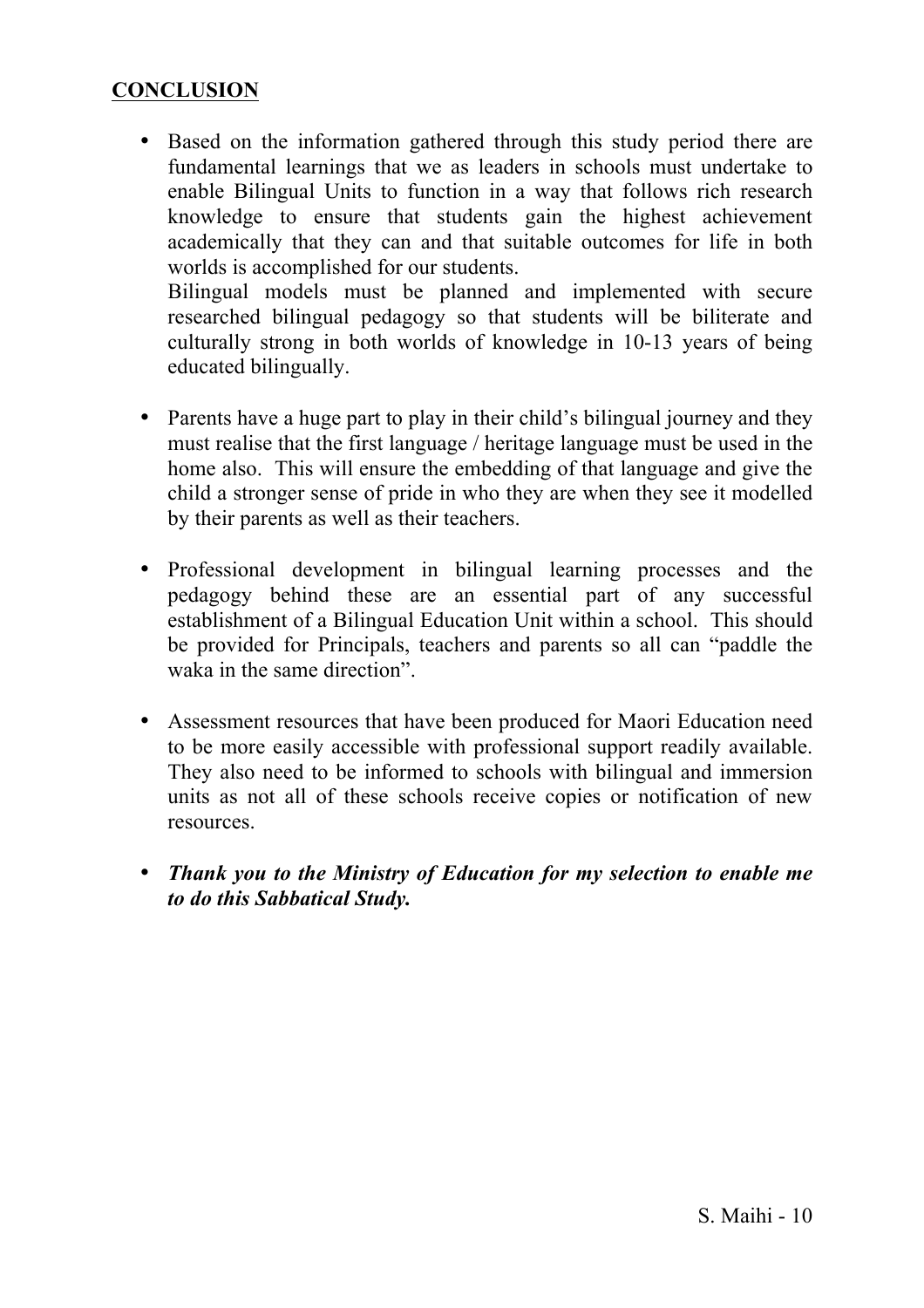#### **Bibliography**

- Adrienne, A. L. (2003). Quality Teaching for Diverse Students in Scholling: Best Evidence Synthesis.
- Baker, C. (2000). *The care and education of young bilinguals: An Introduction for professionals.* Clevedon, England: Multilingual Matters.
- Baker, C. (2006). *Foundations of Bilingual Education and Bilingualism (4th Ed).* Clevedon, England: Multilingiual Matters.
- Baker, C. (2007). *A Parents and teachers guide to bilingualism (3rd ed).* Clevedon, England: Multilingual Matters.
- Berryman, M., & Glynn, T. (2003). *Reciprocal language learning for Maori students and parents - In R. Barnard & T. Glynn (Eds.) Bilingual children's language and Literacy development.* Clevedon, England: Multilingual Matters.
- Cummins, J. (2000). *Language, Power and Pedagogy - Bilingual Children in the Crossfire.* Clevedon, England: Multilingual Matters.
- Cummins, J. (2007). *Rethinking monolingual instructional strategies in multilingual classrooms - The Canadian Journal of Applied Linguistics.*
- Ellis, R. (2005). *Instructed Second Language Acquisition: A Literarture Review.* Wellington, New Zealand: Ministry of Education .
- Franken, M., McComish, J., & May, S. (2007, September 5). *Language enhancing the achievement of Pasifika (LEAP).* Retrieved from New Zealand Ministry of Education Website: www.tki.org.nz/pasifika/r/leap
- Garcia, O. (2009). *Bilingual Education in the 21st Century - A Global Perspective .* England: Wiley-Blackwell.
- Gorinski, D. R., & Fraser, C. (2006). Literature Review on the Effective Engagement of Pasifika Parents & Communities in Education.
- Hakuta, K., Butler, Y., & Witt, D. (2000). *How long does it take English learners to attain proficiency .* Santa Barbara: University of California Linguistic Minority Research Institute .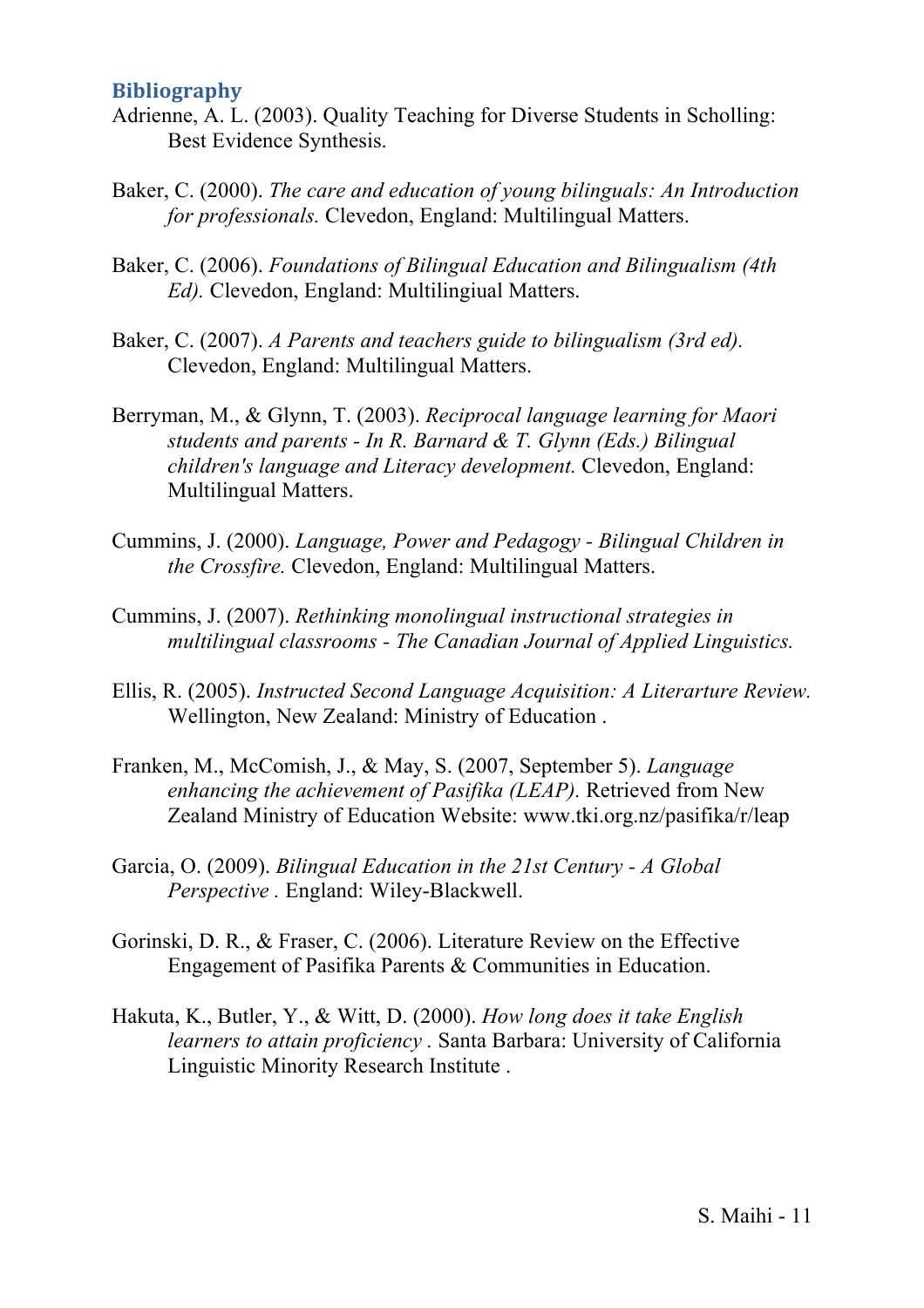- Henderson, A., & Mapp, K. (2002). A new wave of evidence: The impact of school, family and community connections on student achievement. Austin, TX: Southwest Educational Development Laboratory - National Centre for family and Comunity Connections with School.
- Human Rights Commission. (2008). Languages in Aotearoa New Zealand : Te waka Reo; Statement on language policy. Wellington, New Zealand: Human Rights Commission.
- May, S. (2005). Introduction: Bilingual /Immersion Education in Aotearoa New Zealand - Setting the context. *International Journal of Bilingual Education and Bilingualism 8 (5), 365-376*. New Zealand.
- May, S., & Hill, R. (2005). Maori Medium Education: Current issues and challenges. *International Journal of Bilingual Education and Bilingualism 8 (5), 377-403*. New Zealand.
- May, S., & Hill, R. (2008). Maori Medium education: Current issues and challenges. *N.H Hornberger (Ed.) Can schools save indigenous languages: Policy and practice on four continents (pp.66-98)*. New York: Palgrave Macmillan.
- May, S., Tiakiwai, S., & Hill, R. (2004). Final Report to the Ministry of Education . *Bilingual / Immersion education: Indicators of good practice*. New Zealand: Ministry of Education .
- McCaffery, J. (2008). Models and Approaches to Bilingualism. *Unpublished doctoral work*. Faculty of Education - University of Auckland.
- McCaffery, J., & Lowman, C. (2009, March). The need for differentiated instruction for bilingual/immersion learners. *Meeting of Minds - S McNaughton (2002) Wellington Learning Media*. Unpublished presentation to the Auckland Literacy Network - Richmond Road School Auckland New Zealand.
- McCaffery, J., & McFall-McCaffery, J. (2010). O tatou o aga'i i fea?/Oku tau o ki fe? where are we heading/ Pasifika languages in Aotearoa / New Zealand . AlterNative 6 Special Pasifika Edition.
- McCaffery, J., & Tuafuti, P. (1998). The development of Pacific Islands bilingual education in Aotearoa / New Zealand . *Many Voices 13 (pp.11- 16)*.